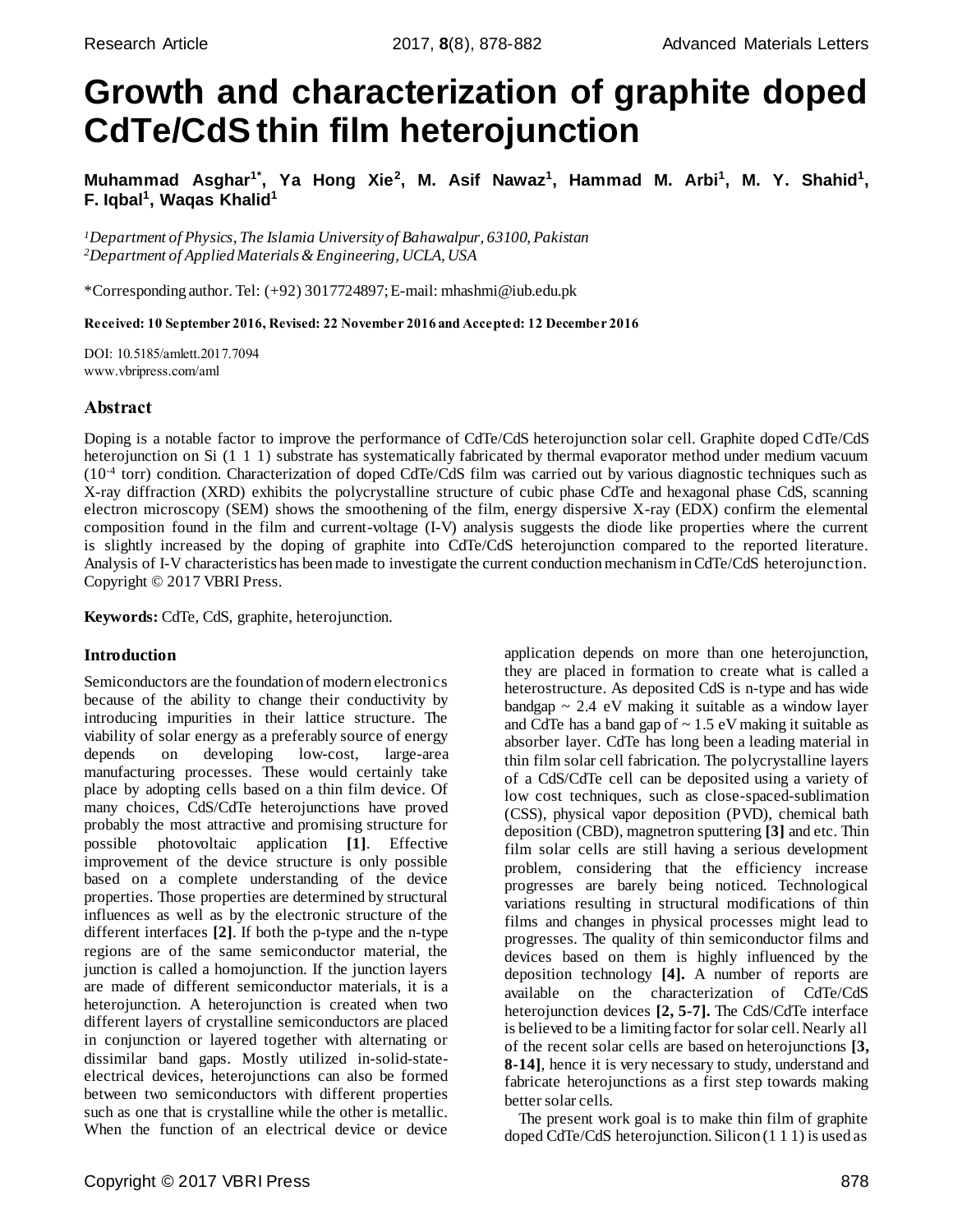a substrate due to the mechanical robustness and the high thermal conductivity which can mitigate the degradation of cell-performance from the heating during light concentration [**[15](#page-4-5)**]. To the best of our knowledge, no study has been published that investigates the effect of graphite doping on CdTe/CdS heterojunction. We have doped graphite into our heterojunction to investigate the changes that might occur in the structural and electrical properties of the heterojunction. In the following, experimental, results and discussion and conclusion are described.

# **Experimental**

The requirements of CdTe/CdS thin film heterojunction are simple in comparison to most routinely produce electronic and optoelectronic structures, it comprises:

- (i) a back metal Ohmic contact
- (ii) a p-CdTe absorber layer
- (iii) an n-CdS window layer
- (iv) a front Ohmic contact

The materials used in this experiment were Si  $(1\ 1\ 1)$ substrate, Cu source, CdTe source, CdS source, graphite source and indium source. Before deposition CdTe/CdS heterojunction, Si wafer was cleaned with acetone, isopropyl alcohol and deionized water with ultrasonic cleaner for 30 minutes, then dipped for 10 minutes into hydrofluoric acid to remove the oxide layer. The substrate was loaded into the thermal evaporator unit and after achieving vacuum of 5 x 10-4 Pa, the Cu was evaporated on to the Si substrate first and a good Cu thin film was obtained. After giving ample time for Cu thin-film to settle down to the room temperature, the crush diffused graphite doped CdTe pellet was evaporated on to ~2/3rd area of Cu thin film substrate (as Cu intended to serve as back contact for heterojunction and saved ~1/3rd area of Cu film to use as a back contact). After that, the graphite doped CdS was evaporated onto the CdTe surface. Now for the front contact, indium was chosen as it is the best suited candidate according to the reported literature [**[16](#page-4-6)**]. Indium was evaporated and small round-shape front contacts of indium were fabricated onto the heterojunction by the help of a porous ceramic to cover the sample.

The samples were grown by using DM-700C vacuum coating system by Beijing Beiyi. For studying the morphological, structural and electrical properties, SEM, EDX, XRD and I-V characterizations were performed. SEM images and EDX results were taken by Jeol JSM 6600LV equipped with elemental analyzer unit. Structural properties were characterized with a Phillips PW3710 XRD. Current–voltage measurements were performed under simulated standard testing conditions (AM1.5 G, 1000 W/cm<sup>2</sup>, and cell temperature  $25^{\circ}$ C) by HP 4140 LCR meter.

## **Results and discussion**

As seen in **Fig. 1 (a),** the typical schematic diagram of a CdTe/CdS heterojunction cell is composed of 4 layers:

- 1. An ohmic contact which is called front contact (made by indium-metal in circular shaped).
- 2. A CdS film which is so called window layer made on the top of CdTe layer.
- 3. A CdTe film which is absorber layer
- 4. The film of copper made on Si-substrate which is called back contact.

The as-grown graphite doped CdTe/CdS heterojunction sample is shown in **Fig. 1 (b).** The indium front contacts in the form of small dots and a copper thin film strip of back contact can be seen. The area of the substrate was  $\sim 0.564 \text{ cm}^2$ .





#### *X-ray diffraction spectroscopy*

**Fig. 2** shows the XRD spectra of the as-deposited graphite doped CdTe/CdS thin films using Cu Kα radiation having wavelength  $1.5414 \text{ Å}$  to evaluate the crystallographic properties of the thin films. The results indicate that the films have polycrystalline structure of CdTe cubic phase and CdS hexagonal phase.



**Fig. 2**. XRD Spectra of the graphite doped CdTe/CdS heterojunction.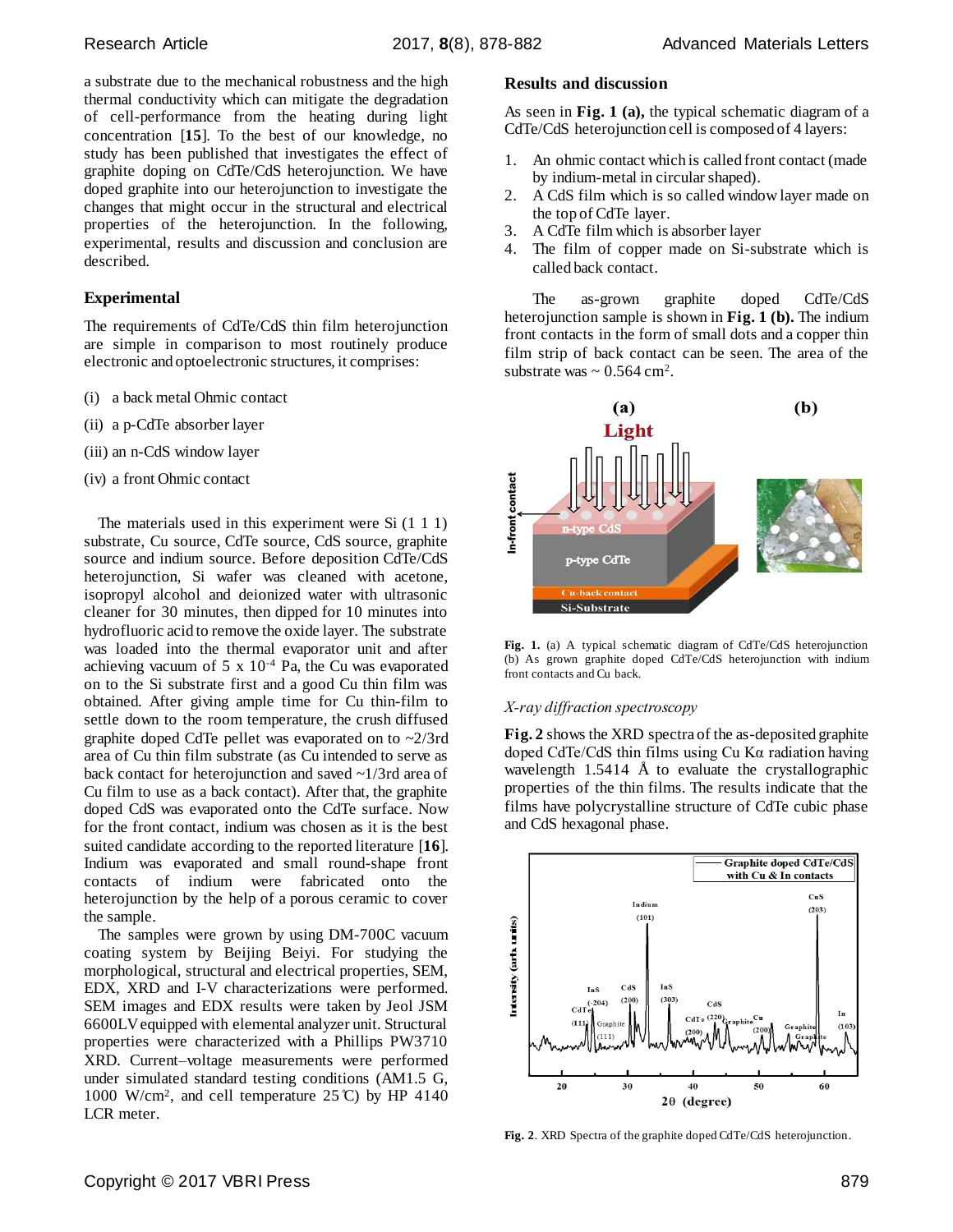The spectra show different peaks at different angles having 2Ѳ equal to for CdTe at 23.7˚ and 39.3˚, for CdS at 30.6˚ and 43.8˚, for Cu at 50.4˚ and for In at 32.9˚ and 63.2˚. These peaks have miller indices, for CdTe (111) and (2 0 0), for CdS (2 0 0) and (2 2 0), for Cu (2 0 0), for In (1 0 1) respectively and for graphite at 45.1˚, 54.5˚, 55.9˚. Other than these peaks, the peak for InS at 24.5˚ and for CuS at 58.6˚ are also evident. The assigned peaks of all the elements are confirmed from their respective JCPDS cards. The major peaks are not reasonably shifted by the graphite addition as compared to reported literature **[\[4,](#page-4-2) [6,](#page-4-7) [17,](#page-4-8) [18\]](#page-4-9)**.



**Fig. 3.** SEM image of the surface of graphite doped CdTe/CdS heterojunction.

# *Scanning electron microscopy*

SEM micrograph of as grown graphite doped CdTe/CdS heterojunction shows in **Fig. 3** which reveals the grown heterojunction thin film covers the substrate completely although the surface is not so much smooth. The ups and downs formed onto the surface of thin film can be seen. No major pinholes are seen for these dense samples and the substrate surface area is completely covered. In this regard, the results suggest that the grown film may have formed a heterojunction as confirmed by I-V measurements. The **Fig. 2** shows the surface morphology of as grown film.



**Fig. 4.** EDX graph of graphite doped CdTe/CdS heterojunction.

#### *Energy dispersive x-rays spectroscopy*

The EDX graph is shown in **Fig. 4**. The results reveal cadmium, tellurium and sulphur as major components

while copper and graphite as minor components of the graph.

## *Current-voltage measurements*

The Current-Voltage (I-V) measurements of the as grown heterojunction are shown in the **Fig. 5**. The I-V measurements were taken in the dark and under the light respectively. For the dark I-V measurements, the grown graphite doped CdTe/CdS heterojunctions was placed in a small closed black box that was connected with LCR meter to record I-V measurements. The recorded data is plotted in **Fig. 5**. For measurements in the light, the heterojunction was placed under simulated standard testing conditions (AM1.5 G, 1000 W/cm<sup>2</sup> , cell temperature 25 ˚C) and with the help of LCR meter the I-V readings were recorded as shown in **Fig. 5**. It is clearly seen from figure that in the present of light the value of conduction current is large as compared to the dark.



**Fig. 5.** I-V measurements of as grown graphite doped CdTe/CdS heterojunction.

A detailed analysis of I-V characteristics has been made to establish the current flow mechanism. Recombination at interface is the possible way of conduction where current can be described by the following equation

$$
I = I_S \exp\left(\frac{qV}{nkT}\right) \left\{1 - \exp\left(\frac{qV}{kT}\right)\right\} \tag{1}
$$

where,  $I_S$  is the reverse saturation current, k is Boltzmann constant, q is the electronic charge, T is the absolute temperature and n is the ideality factor.

**Fig. 6 (a)** show the plot of  $ln(I/(1-exp(-qV/kT)))$  Vs. V at low voltage which indicate that the current is dominated by recombination at the interface. Recombination is the process where an electron moves from the conduction band to the valence band so that a mobile electron–hole pair disappeared. Normally volume impurities and surface imperfections are the sites of recombination. The recombination component of the current is likely to be more important in high barriers, in material of low life time, at low temperatures and at low forward voltages [**[19](#page-4-10)**]. **Fig. 6 (a)** clearly shows the two distinct regions of conduction, having different values of n. At low voltage (Region I:  $V < 0.4V$ ) the value of n is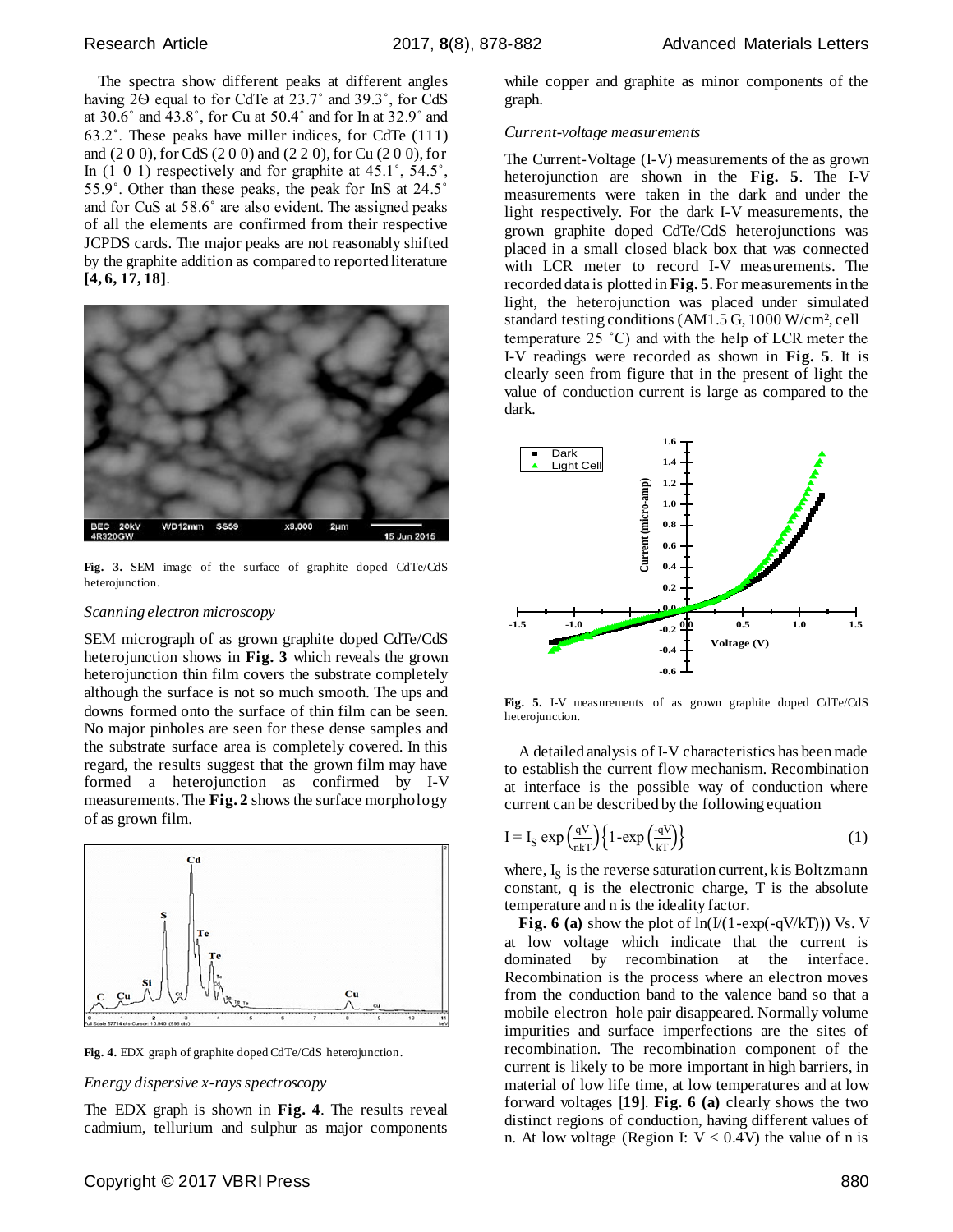2.62 whereas at higher voltage (Region II:  $> 0.4V$ ) the value of n is 4.16. It has been reported that recombination of carriers at the interface due to the defects produced by lattice mismatch and ohmic losses lead to higher ideality factor **[\[20](#page-4-11), [21](#page-4-12)].** For higher voltages, Eq. (1) can be approximated as

$$
I = I_S \exp\left(\frac{qV}{nkT}\right) \tag{2}
$$



**Fig. 6.** (a) ln(I/1-exp(-qV/kT)) vs. V at low voltage (b) ln I vs. V (c) I vs. V<sup>2</sup> of the as grown graphite doped CdTe/CdS heterojunction.

The plot of ln I vs. V for the heterojunction is shown in **Fig. 6 (b)**. Non-linearity in the plot at higher voltage region rules out the current conduction by recombination mechanism in this region [**[22](#page-4-13)**]. At higher voltages, current varies as square of the voltage as given in **Fig. 6 (c).** This suggests that, in this region, current is controlled by space charge limited conduction (SCLC) and allows us to use space charge limited (SCL) theory for I-V analysis. In the SCLC region, current can be related to the voltage as follows [**[23](#page-4-14)**],

$$
I = \frac{\varepsilon_r N c}{8L^3 N_t} A \mu \varepsilon V^2 \exp\left(\frac{E_t}{kT}\right) \tag{3}
$$

where,  $\varepsilon_r$  is the relative permittivity, Nc is the effective density of states,  $N_t$  is the concentration of traps with activation energy  $E_t$ , L is the film thickness, A is the device area, m is the mobility and **ε** is the permittivity. This mode of conduction can have a pronounced effect on the electrical properties of semiconductors at room temperature and below, because they normally have a low density of free carriers and charge unbalance can be easily produced by an applied voltage. The character and magnitude of SCL effects are determined largely by the presence of localized states which can trap and store charge in equilibrium with the free charge. Single carrier injected currents are necessarily space-charge limited and in a perfect trap-free insulator where all the injected carriers remain free and all contribute to the space-charge, the current flow is exactly analogous to that in a vacuum diode. The presence of traps generally reduces the current by capturing most of the injected carriers. As the injection level (applied voltage) is raised all the traps will eventually become filled and the current will rise sharply back to the trap-free value.

From the **Table 1**, we see slight increase in the current of current study as compared to undoped CdTe/CdS heterojunction results. The comparison of our measurements taken in dark vs. in light values is shown in **Fig. 5**. The data comparison reveals that the graphite doped CdTe/CdS heterojunction diode is better than previously reported heterojunction's performance as shown in **Table 2 [\[22](#page-4-13)[, 24\]](#page-4-15).**

**Table 1**. Lists the values of 2Ѳ and indexed hkl from the XRD spectra.

| <b>Element</b> | $2\Theta$ (degrees)                 | Index hkl       |
|----------------|-------------------------------------|-----------------|
| CdTe           | 23.7° and 39.3°                     | 1 1 1 and 2 0 0 |
| CdS            | 30.6 $^{\circ}$ and 43.8 $^{\circ}$ | 2.0.0 and 2.2.0 |
| Cи             | $50.4^{\circ}$                      | 200             |
| In             | $32.9^{\circ}$                      | 101             |
| Graphite       | $26^\circ$                          | 111             |

**Table 2**. Comparison of I (micro-amp) vs. Voltage (V) for this study and reported literature.

|                          | at 0.0 Volts | I (micro-amp) I (micro-amp) I (micro-amp) I (micro-amp)<br>at 0.5 Volts | at 1.0 Volts | at 1.2 Volts |
|--------------------------|--------------|-------------------------------------------------------------------------|--------------|--------------|
| Mahesha<br>et al. $[21]$ | $\sim 0$     | $-0.2$                                                                  | $-0.30$      | $-0.35$      |
| This study               | $\sim 0$     | 0.213                                                                   | 0.715        | 1.08         |